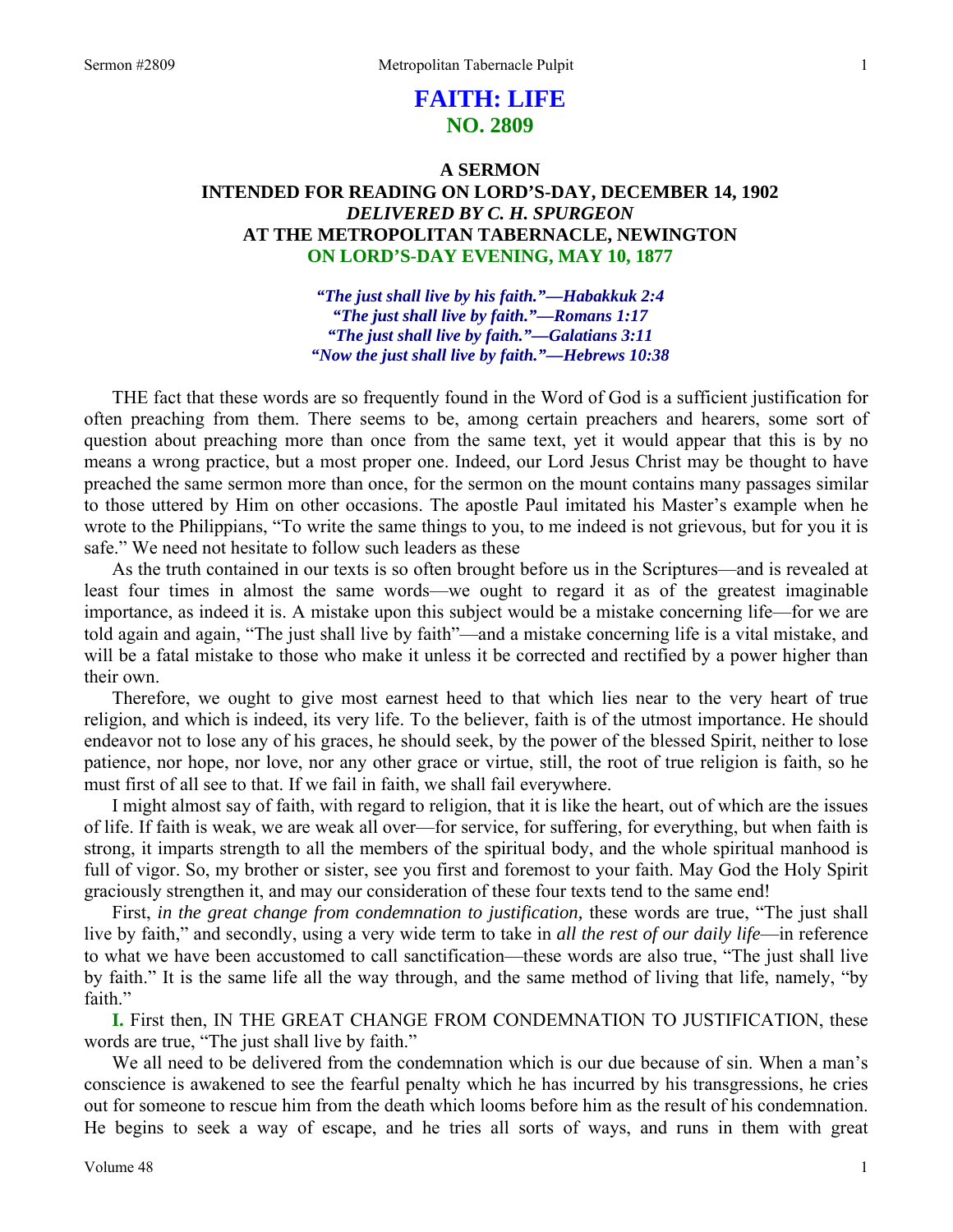perseverance, and earnestness, and self-denial, but he makes a mistake as to every way of escape until he comes to this way, "The just shall live by faith."

This is the famous text which was the means of the emancipation of the soul of Martin Luther. I have stood at the bottom of the Santa Scala, or holy staircase, at Rome, which is superstitiously believed to be the very one down which the Savior came from Pilate's hall, I have never gone up those stairs, because no one may go up them except upon his knees, and I would not do that, but I have walked up and down the steps by the side of them.

There are certain holes cut in the wooden floor which encases the marble staircase, and that wooden floor has been worn away many times by the pilgrims' knees. There are places cut—where the priests say that the blood of Jesus fell—in order to enable the poor votaries of superstition to kiss the spot where the blood drops fell. I have seen scores of men and women going up that staircase on their bended knees, for they are told that there are great indulgences to be obtained by crawling up those stairs.

Luther was doing this, for he had gone to Rome determined to get rid of his sins, if possible, and while he was in the middle of that slavish toil, seeking to gain everlasting life by his penances, this text came into his mind—he had read it in the Bible in the monastery—"The just shall live by faith," and to the astonishment of those who looked on, he rose from his knees, never to go up the Santa Scala any more in that fashion, for he had discovered that which he was looking for, the true way of living, and you know that it was not long before he needed to tell others of the life and peace that he had discovered.

An old monk, who knew something about these truths, but who did not want to have any noise made concerning them, said to him, "Go back to thy cell, and live near to God, and do not make a stir." But God did not mean him to go back to his cell, and he began to speak, and very soon the world knew that a mighty change had been wrought, but it all came, instrumentally, through Luther learning this great truth, "The just shall live by faith."

If I am addressing any who are *trying to procure eternal life by their own works*—if you have mended your ways a good deal, it was time you did so—if you have obtained a great many virtues to which you were strangers before, I am very glad to hear it, for it was your duty to do so—but if you are hoping, by any such means, to put away your sin, oh that some voice, more potent than mine, would speak not only to your ear, but to your heart and say, "The just shall live by faith!"

It is well that you have forsaken the ale bench, it is right that you have abstained from profane language, it is good that you are honest, it is most commendable that you are seeking to be a comfort to your friends at home, and to observe all the laws of domestic and social life, but if you are seeking, in this way, to obtain eternal life, you will miss the object of your search.

It is not so that you can be made just in the sight of God, or that you can secure true spiritual life, for "the just shall live by faith," that is, by faith in Jesus Christ. You know "the old, old story," but I will tell it you once again.

To obtain life, you must believe in that dear Son of God who came to earth, took our nature, and took our sin, and was made a curse for us that we might be no more a curse, and died, "the just for the unjust, that he might bring us to God." Your faith must be fixed on what He did, not on what you can do, and on what He suffered, not on what you can suffer by way of repentance, despondency, and distress of soul. You must look right away from anything there is within or about you, or anything you can possibly perform or achieve, to the ransom price paid by Christ upon the cross of Calvary, for you must live you can live only—by faith in Jesus Christ, for "by the deeds of the law there shall no flesh be justified in His sight."

Some, however, place a great deal of reliance *in various forms of religious observances,* as Luther himself did until his eyes were opened by the Holy Spirit. If that is your case, my dear friend, let me say that it is well that you should attend the house of God, and I am glad that you do, but if you get the idea that you are to be saved because you go so many times a week to the assembly of the saints, you are making a fatal mistake. It is well to search the Scriptures, but if you imagine that the searching of them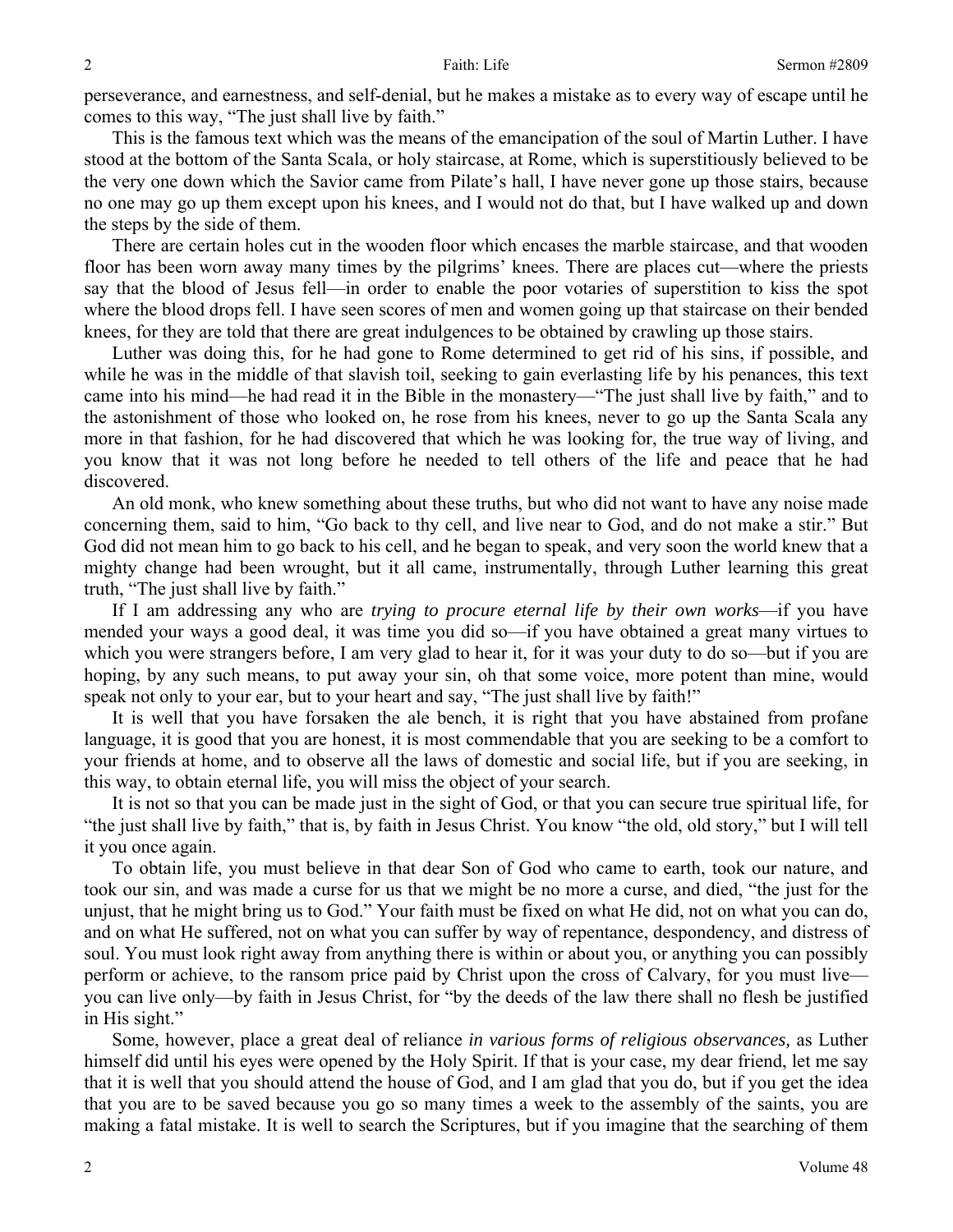will save you—if you think that in them there is eternal life—you will find that there is something else to be done before you can get that great blessing, namely, coming to Christ that you may have eternal life, for you will search the Scriptures in vain if you regard that exercise as one which merits salvation.

It is well that you have begun to pray, but all the praying in the world, if it be relied on as a ground of salvation, is like a sandy foundation for a man to build on. You may weep over your sinful state, your tears may flow until, like Niobe, you are transformed into a perpetual fountain, but salvation comes not so. "The just shall live by faith." All the devotional exercises in which you can possibly engage, in public or in private, with all the so called "sacraments" thrown in, and all the priestly efficacy of which men dream—even if there were such a thing in reality—all this could not save you. "The just shall live by faith." This is the only way of living that God has ordained for sinners dead in trespasses and sins.

There is a notion more common, perhaps, than either of these two, of salvation by works or ceremonies, and that is the idea of *a certain amount of terror of conscience,* which is often confounded with true conviction of sin. According to the ideas of some people, this state must be passed through before you can be saved. You must dream about dreadful things at night, and wake in the morning full of horror and confusion, and go about your business in the utmost conceivable despair. So some say, and it is true that there are many who do come to God in that way.

I do not doubt that there are thousands who reach the Celestial City by way of the Slough of Despond, nay, how can I doubt it, when I went that way myself? Yet that is not the best way, it is our wandering and blundering that leads us to go that way, for the just shall not live by despondency, but by faith. The just shall not find eternal life through terror and despair, but they shall find it through believing in the Lord Jesus Christ.

The prophets of Baal were under a gross delusion when "they cried aloud, and cut themselves after their manner with knives and lancets, till the blood gushed out upon them," but they are equally deluded who think that, by lacerating their conscience, and by endeavoring to make themselves miserable, they shall thereby obtain the favor of God. That is not true, you may even be put into the mortar of conviction, and brayed there with the pestle of the law until you are ground to atoms, and there is no hope left in you, but that is not the way of salvation.

"Believe and live" is the Gospel precept. "God so loved the world that he gave his only begotten Son, that whosoever believeth in him should not perish, but have everlasting life." "The just shall live by faith." Do not, therefore, try and set up another mode of salvation, "for other foundation can no man lay than that is laid, which is Jesus Christ," and salvation comes by building upon that foundation, resting and relying only upon Him.

There are, no doubt, others who are looking in various directions for salvation, but we may say to them all that it is of no use which way they look—this way or that, up, down, to the right, or to the left until they look by faith to Jesus Christ, but oh, what life comes streaming into the soul as soon as the eye is fixed upon Jesus!

In the case of some of us, the thrill that went through our heart, directly we looked to Jesus, was like a little heaven. It seemed to us as if we were suddenly brought into a new world. To me, believing in Jesus brought such a change in me at once, that I can only compare it to the experience of a blind man, who, having never seen a ray of light, should be suddenly taken out in the night, set under the sky studded with stars, and then should have an instantaneous operation performed upon his eyes so that in a moment he could see clearly.

Oh, how ravished he would be, how astonished, how delighted! How every little star would seem to twinkle for him! How every beam of light would seem to make him glad! He would clap his hands, he would leap for joy in the new sense of sight, and the newly discovered pleasure which it had brought into his life. This is the kind of bliss that comes through believing in Jesus. It is like the discovery of buried treasure, there comes such a flood of delight upon the soul as must be experienced to be understood, for it cannot be described. It does not come to all so suddenly, for some eyes are opened gradually, first they see men, as trees, walking, and by and by, they see more fully, but however it is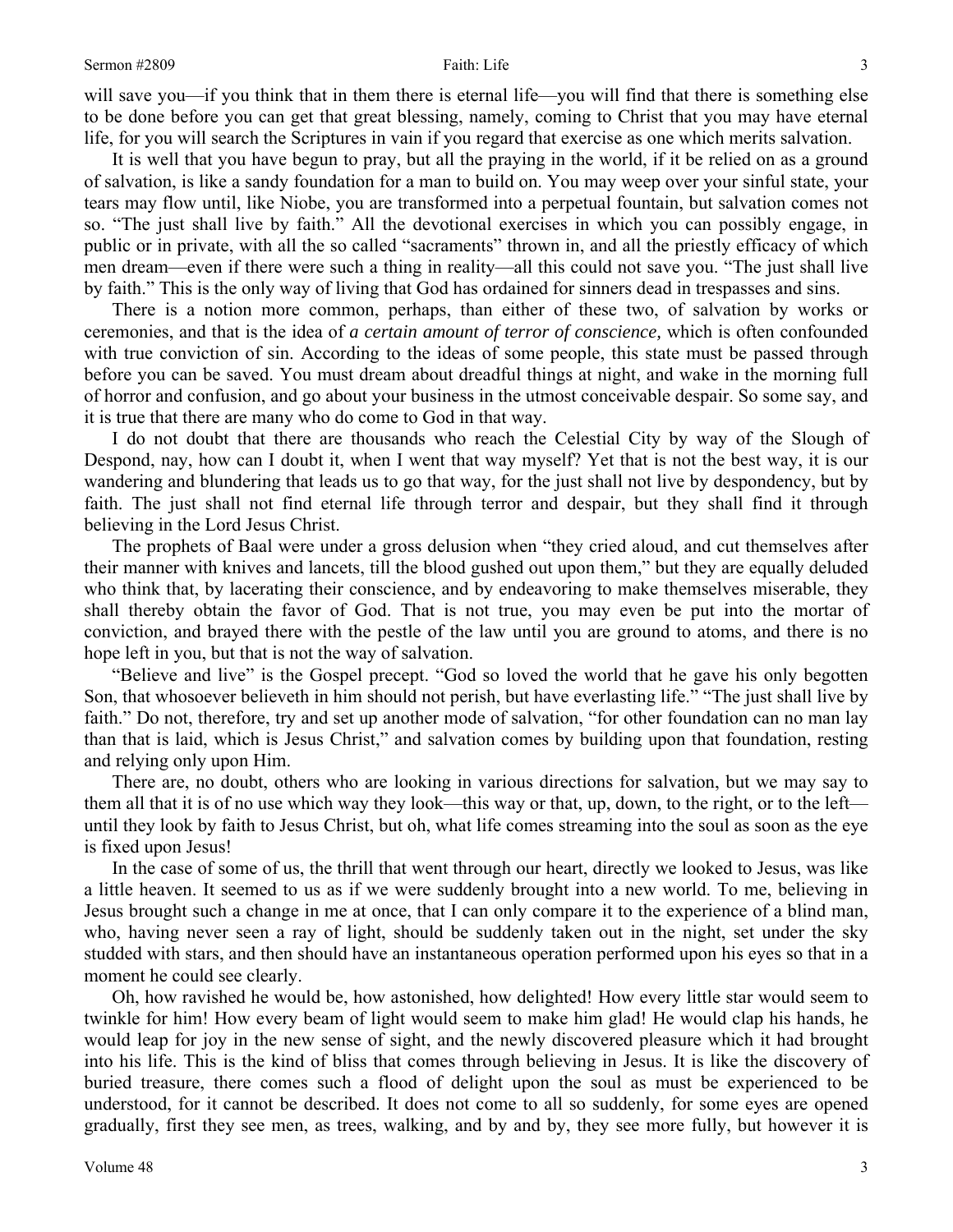manifested, the change that faith works in the soul is truly marvelous. Beloved, he that believeth in Jesus is "justified from all things, from which he could not be justified by the law of Moses."

He relies upon a perfect atonement that puts away the whole sin of the man's earthly existence, and he rejoices with joy unspeakable and full of glory. Man, you will die, the sentence already passed upon you will be executed before long unless you believe in Jesus, for "he that believeth not is condemned already, because he hath not believed in the name of the only begotten Son of God."

But man, if you believe in Jesus, you can never be executed for your sin. For you, there is no hell; for you, there is no undying worm, no Tophet, no Gehenna, there cannot be any of these things, for you have no sin now. "Thy sins, which are many, are all forgiven thee." "There is therefore now no condemnation to them which are in Christ Jesus, who walk not after the flesh, but after the Spirit." "Therefore being justified by faith, we have peace with God through our Lord Jesus Christ: by whom also we have access by faith into this grace wherein we stand, and rejoice in hope of the glory of God." Faith brings life, and liberty, and love, and everlasting joy into the heart, but nothing else will do this.

This then, is the first sense of the expression, "The just shall live by faith," and many of us have realized it, and bless God that we have. I wish that all in this place did not only know about faith, but really had faith. Oh, that some might have it now, and that ere this congregation shall break up, each of them might be able to say, "I believe in Jesus. I repose myself upon Him. Sink or swim, I fall into His arms. Come what may, Christ shall be to me, from this time forward, all my salvation and all my desire!" O blessed Spirit, work this faith in every heart here present now, for Jesus' sake! Amen.

**II.** Now comes the second part of the subject, namely, that THE WHOLE AFTERLIFE OF THE CHRISTIAN, AFTER HE IS MADE TO LIVE, IS STILL BY FAITH.

Note first, that *the believer, after his conversion, lives in no other way but by faith*. No Christian remains a Christian except by still believing. Where we began, there we continue, we looked unto Jesus at the first, and we are still looking unto Jesus. We came to Him at the first, and we are still coming unto Him "as unto a living stone, disallowed indeed of men, but chosen of God, and precious." We know of no future ground of hope that can be any stronger or better than this, nay, we know of no other than believing in Jesus Christ. I beg you, beloved Christian people, try to avoid all attempts to live in any other way.

There are some professing Christians who live upon their devotions. Now, no Christian can live without prayer—without praise—without feeding upon the Word of God. Nobody ought to attempt to do that, but if any man should begin to say, "Now I can do without faith in Jesus, because I read so many chapters of a morning, and I spend so much time in prayer, and I also attend so many public services;" ah! my brother, you have wandered out of the right track now, for you are not living by faith.

But if you pray in faith, and praise in faith, and read the Word of God in faith, then all these things shall become helpful to your spiritual life, but if faith be left out, all these things shall be but as mere husks which contain no wheat in them whatsoever.

I do fear that there are some professors of religion who feel perfectly satisfied if they have gone through the regular routine of the day. I admire habits of devotion, they should be maintained, but if the mere habit is mistaken for living power, and if it takes the place of coming continually to Jesus by living personal faith, you will soon find yourselves in a very strange case. "The just shall live by faith," and not by these things apart from faith. Faith puts power into them, but they have no living force apart from faith.

There are some other Christians who try to live by their works. They are believers in Jesus, but they have got into such a state of heart that they are happy, and restful, and comfortable, only when they can have a certain amount of activity in the service of God. But if, through illness, or any other cause, they are hindered from active service, they are full of doubts, and begin to think that they are not saved, which proves that they were at least somewhat resting upon their activities.

Now by all means, let us be active in the service of our Savior, let us be zealous in good works, for to this end were we called, and this is for the glory of God. But beloved, if I were to begin to draw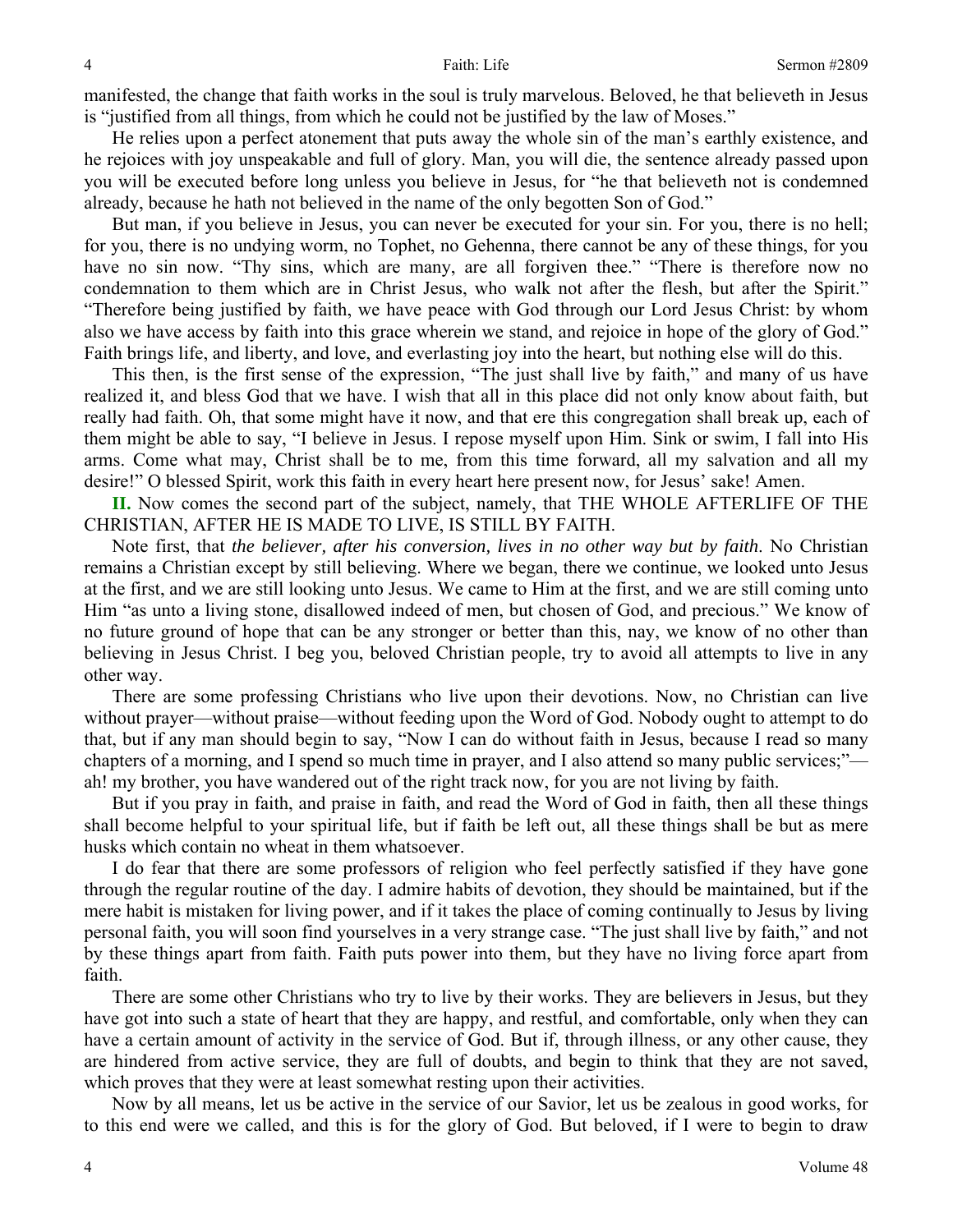comfort as to my soul's salvation from the fact of my diligence in preaching the Gospel, I should be making a great mistake, or if you began to draw comfort from your earnestness in the Sabbath school class, or if you should rest upon your devotion to various benevolent societies, or upon anything that you do, you would be upon the wrong track altogether. You would be feeding where God would not have you feed.

Do all you can do, but live by faith. Serve God with all your might, but never make your service into a prop or pillow of confidence, for even when we have done all that we ought to do, we are still unprofitable servants, and we must bring our best works, and ask forgiveness for their imperfections, even as there was a sacrifice appointed for the sins of Israel's holy things. What sin there is even in our holy things, so that they might sooner damn us than save us! Let us put no confidence in them, nor try to live by them as some do.

There are other Christians who live by feeling. Indeed, I have heard some advocate that we ought to live by feeling. Now, a true Christian man cannot be without feeling. God forbid that he should! Feelings of sorrow, feelings of joy, feelings of spiritual depression, and feelings of holy elation—these are all necessary in their time and place, but to live by feeling, and to gauge our security by our state of feeling, would be truly dreadful work, because our feelings are more fickle than the weather.

It is fine just now; but in another half hour, it may rain. In such a variable climate as ours, we can never reckon for long upon any sort of weather, and as to our hearts, and our feelings, so dependent upon our bodily health, or upon the kindness or the unkindness of our friends—so dependent upon a thousand little things almost too minute to be observed—if we begin estimating our safety by our ups and downs, we shall feel lost and then feel saved a hundred times a day. That plan will not do.

"The just shall live by faith." I like to believe in Jesus when I have the worst feelings, just as firmly as when I have the best of them, and to trust in God just the same when my full assurance in Him brims with delight as I did when my soul was emptied by sorrow. Do you think I put that sentence the wrong way upwards? I did not, for it is easier, I believe, to trust Christ in the depths of sorrow than it is when you are high up in your stirrups, and feel yourself to be somebody, for then, almost insensibly, you get away from the sole foundation of your standing by faith in the Lord Jesus Christ.

There are some too, who live very much, even in religious matters, upon their outward circumstances. There are some who, if they become poor, almost give up all profession of religion. They say that they have not proper clothes in which to come to God's house, and that they do not like to be seen by people who knew them when they were in better circumstances, so that religion depends upon how many shillings a week they can earn, and that is a very poor concern. But if we have learned to live by faith, we shall follow the Lord in rags if He gives us nothing better to wear, and if we have not a shoe for our foot, we shall go after Him all the same.

Let us be in whatever condition we may, we shall never be worse off than He was, so come poverty, or come wealth, come the lowest possible ebb of outward fortunes, yet still, if we live by faith, we shall keep close to the heels of the Crucified. God grant us grace to live above our outward circumstances! Remember that inspired message, "Man shall not live by bread alone, but by every word that proceedeth out of the mouth of God." Thus, you see that the Christian lives in no other manner than by faith.

And beloved friend, *he lives in all forms of his life by faith*. I can only speak for a minute or two upon this thought. In one form of his life, the Christian is a child at home with his Father. Well, as a child, he lives by faith, for "as many as received him, to them gave he power to become the sons of God, even to them that believe on his name." Our sonship and adoption remain to us matters of faith, and we continually look up to God our Father by faith.

As His children, we receive teaching, supplies, food, clothing, and everything, and we receive all by faith. To the child of God, faith is the hand that takes everything from God. I am His child, and I know that He will supply my every need, but faith prompts me to tell Him my need—yea, makes me feel that He knows what I need before I ask Him, and so I take from Him what He freely gives by believing in Him.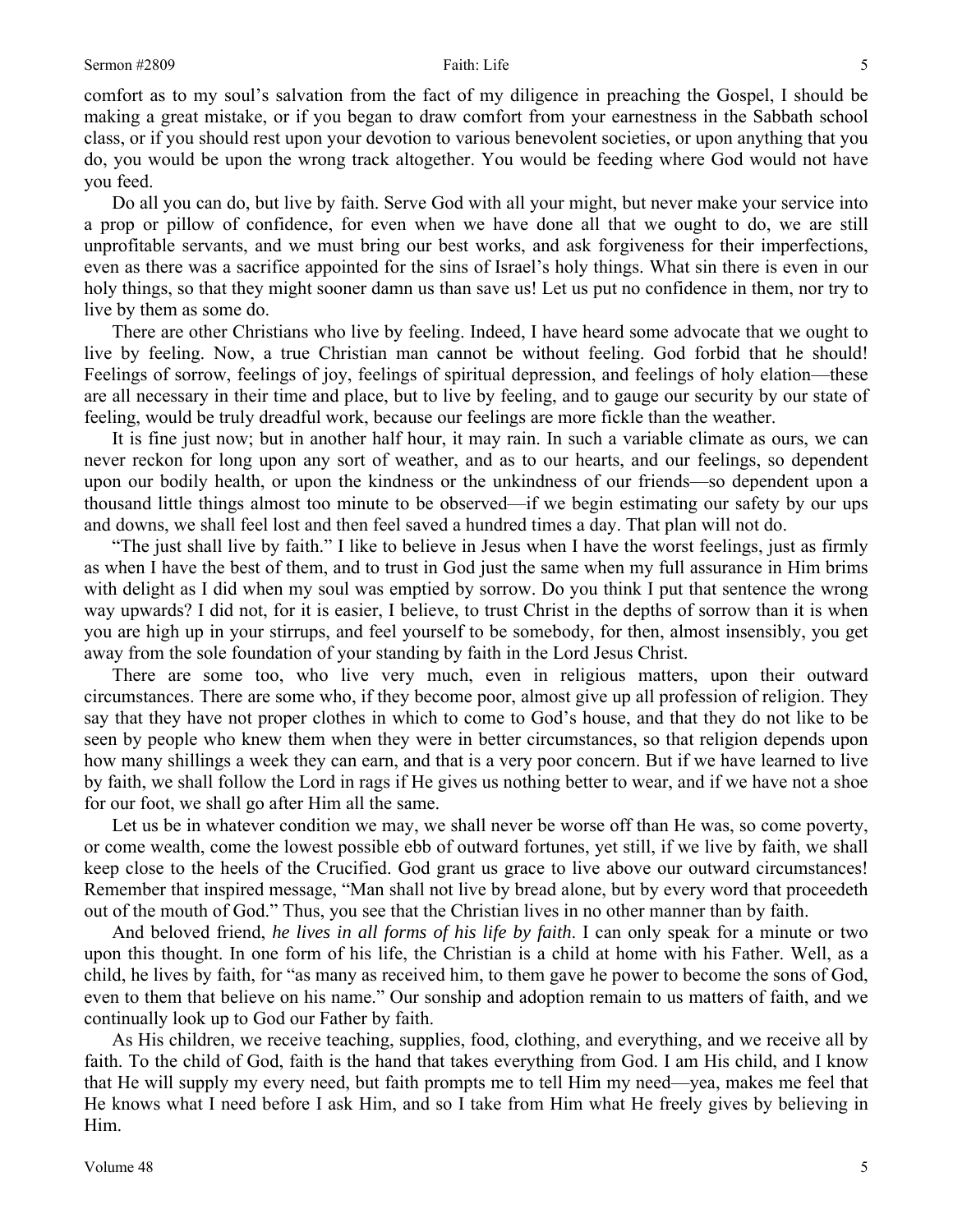The Christian is, next, described in the Word of God as a pilgrim. He is journeying to "a city that hath foundations," but all the way there, he goes by faith. He never takes a step heavenward except by faith. An unbelieving step is not a step towards heaven. All the progress that is made by any child of God is due to faith.

The Christian is also described as a warrior, and there is no fighting except by faith, and no weapon of defense like the great shield of faith. No victory is won by doubting, no devil is ever overthrown by desponding. Mistrust of God never yet put to flight the armies of the aliens, unbelief never stopped the mouths of lions, or quenched the violence of fire, or divided the sea, or conquered the land. Point to the wonders wrought by unbelief if you can. All it can show is ruin and desolation, for unbelief is powerless except for mischief. The just, when he fights, must fight by faith, and faith is the victory that overcomes the world.

The Christian is also continually described in the Word of God as a servant. Now, all service done for God must be done by faith. One of the first objectives of our service must be to please God, but "without faith it is impossible to please him." O brothers and sisters, if we always go to our work, as Christians, saying, "I am going to do it by faith," how differently we should act from what we do now!

We sit down, and think of our many infirmities, and we say, "We shall never accomplish that task." But sirs, have you forgotten the everlasting arms and the omnipotent might of JEHOVAH? We observe how difficult the duty is, and how strong the opposition, and so we go to work very mistrustfully, but if instead thereof, we were to say, "Who art thou, O great mountain? before Zerubbabel thou shalt become a plain," we should be sure to conquer.

Service rendered in unbelief is like a vessel marred on the potter's wheel, but as long as faith can turn it round upon the wheel, and fashion it, it will come to something that the Master can use. You must believe, for so will you be able to serve. "Trust in the LORD, and do good," but be sure to do the first thing. The trusting must come before the doing, and be mingled with all the doing, or else it will be a very poor piece of doing indeed.

Well, then, in any capacity in which a Christian is found, he must always be believing. If you have to go home and go to bed, and lie there for a month and suffer, go upstairs believing that the Lord will make your bed in all your sickness. If you have to go back to a business where everything seems to be going wrong with you, go in faith, and know that He has said, "Bread shall be given thee, thy waters shall be sure."

Or if you are going next Sunday to teach a class in the Sunday school, or going round with your tracts in a district where you have to call upon some ugly minded people, go in faith. Has not the Lord said, "Certainly I will be with thee. I will bless thee, and help thee"? Then, go in faith. It will change the whole color and tenor of your life if you remember that "the just shall live by faith," whatever form his life takes.

Very rapidly, let me also say to you that *this is the way the just are to live in every case and every condition*. The prophet Habakkuk is the one who first uttered these words, "The just shall live by his faith." I wonder whether he fully understood them himself. It is always pleasant to see whether a doctor takes his own physic, and whether a preacher practices his own precepts.

I think this is how Habakkuk understood these words, here is his practical exposition of them in the last verses of his prophecy, "Although the fig tree shall not blossom, neither shall fruit be in the vines; the labor of the olive shall fail, and the fields shall yield no meat; the flock shall be cut off from the fold, and there shall be no herd in the stalls: yet I will joy in the LORD; I will joy in the God of my salvation. The LORD God is my strength, and he will make my feet like hinds' feet, and he will make me to walk upon my high places. To the chief singer on my stringed instruments."

Why, it is a hymn, is it not?—the hymn of a man who saw the bread going, and the meat going, and the oil going, and everything going, and yet he rejoiced in the Lord. This is what he meant by living by faith—faith, you see, about fruit—faith about flocks—faith about cattle—faith about fig trees—faith about everything—yea, a faith that does without anything—a faith that can take nothing, and be content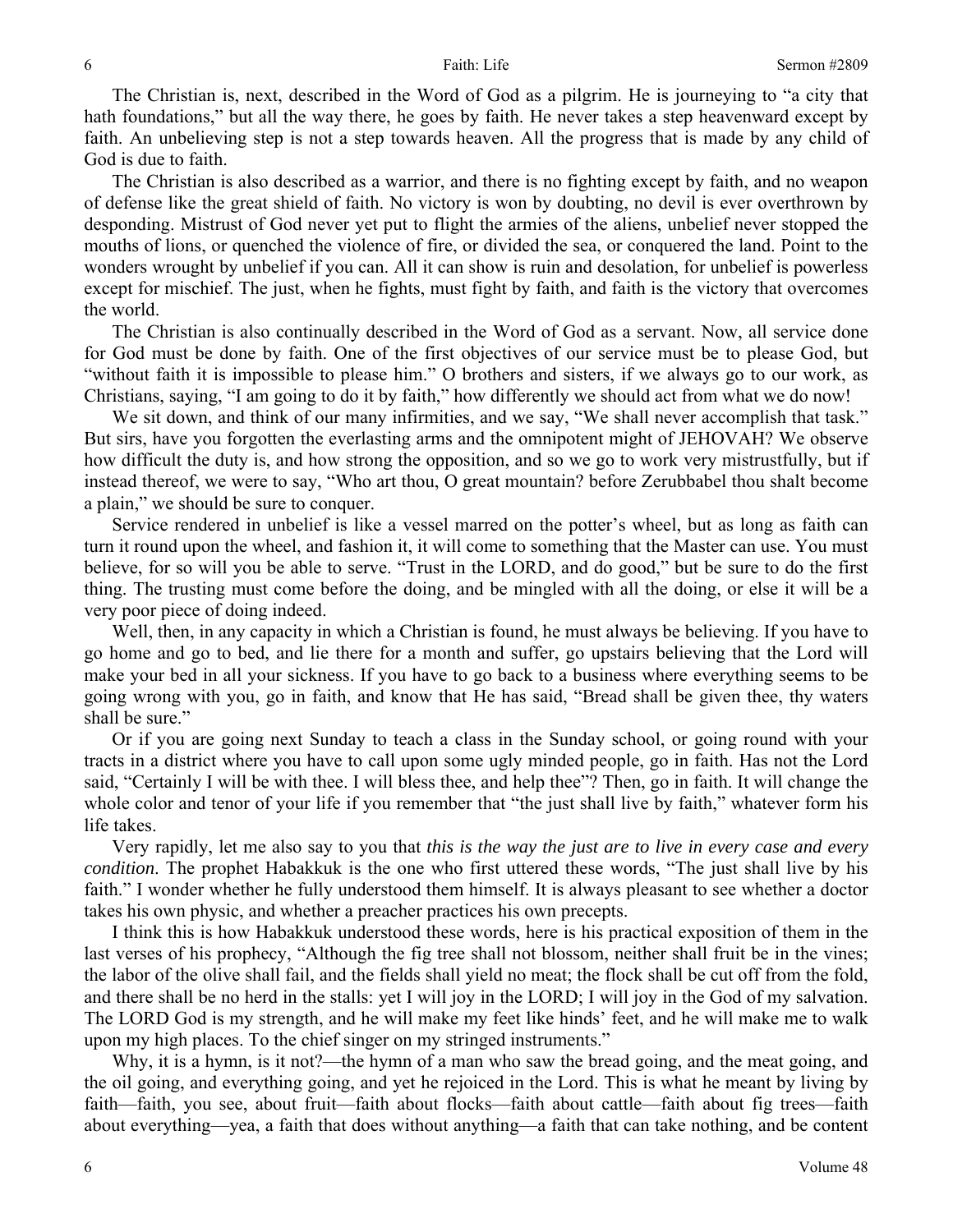with it because it finds everything in God—faith under the worst conceivable conditions. This is how the just are to live.

And as they are to live thus at their worst, so should they live at their best—still by faith. I was told of a friend, who walked with that blessed man of God, Mr. George Muller of Bristol, and who made the remark to him that he thought he had £5,000 balance one year. "Yes," said Mr. Muller, "God had been very gracious, and we had a large balance." "And I think," said the friend, "for some years you have always had a large balance." "Yes," he replied, "we have."

"Well," asked the other, "do you now, my brother, trust in God just as simply as you did when you had to call the children together to pray because there was no bread to give them for dinner, and God graciously sent you the dinner just at the right time? Is your faith just as simple? Do you walk by faith as you did then?" And that good man said, "Yes, my dear brother, I live by faith now as I did then, only a great deal more so, for I find I have more need of faith now to prevent me beginning to trust in what I have in store."

It is just so, if you are getting on in life, you need more faith to keep you from making a god of what you have, and trusting in it. Instead of less faith in time of prosperity, you will need even more. There are some people, you know, who lean upon God because they have no one else to lean upon. They are like that famous rider of whom Cowper sang, who was—

### *"Stooping down as needs he must Who cannot sit upright."*

That is how it is with the faith of these people, and very good faith it is too, but that faith is even nobler that has some apparent means of sitting upright, that seems to have something to confide in, yet will not do it because it disdains to have even things visible, of the best and most powerful kind, to rest upon, but will rest on nothing but God. Why, you props and buttresses, if I trust you today, I may want you tomorrow, and where shall I be then?

No, as Abraham said to the king of Sodom, "I will not take from a thread even to a shoe latchet, I will not take anything that is thine, lest thou shouldest say, I have made Abraham rich," so often have we to cast aside what is offered to us and say, "I cannot and will not have it, lest my heart should, at any time, rely upon those gifts rather than upon my God."

You know how the devil spoke to God concerning Job, "Hast not thou made a hedge about him, and about his house, and about all that he has on every side? thou hast blessed the work of his hands, and his substance is increased in the land. But put forth thine hand now, and touch all that he hath, and he will curse thee to thy face."

That is what the devil said, but it was not true, yet in some cases, there is a danger of it getting to be true. We are getting on so well, and the hedge is all around us. Ah! but we must not get to love the hedge, or it will be taken from us. If you love the fields, and the gold, and the silver, and begin to confide in them, you will lose them. "The just shall live by faith"—faith as much in the summer weather as in the winter cold, see to that matter, O thou who art the children of God!

"The just shall live by faith" in every condition. When he comes to die, he shall live by faith. I recollect what a Negro said about his master who was a Christian. The minister said to the Negro, "Sam, is your master dying?" "Yes, sir," he said, "he be dying." "And how is he dying, Sam?" "Sir," said the Negro, "he be dying full of life." That is how a Christian should die, "full of life." The life of God is within him even to the last. Till he gets into glory, "the just shall live by faith."

Yes, and before he gets there, he shall taste some of the joys of heaven, for living by faith means living in the heavenlies, it means getting to anticipate the glory that is yet to be revealed. Living by faith makes us live the life of God, and he that lives the life of God must, in some degree, live the life of heaven. Oh, to have it so developed, strengthened, and full grown that, from this time forth, we may live by faith even to the end!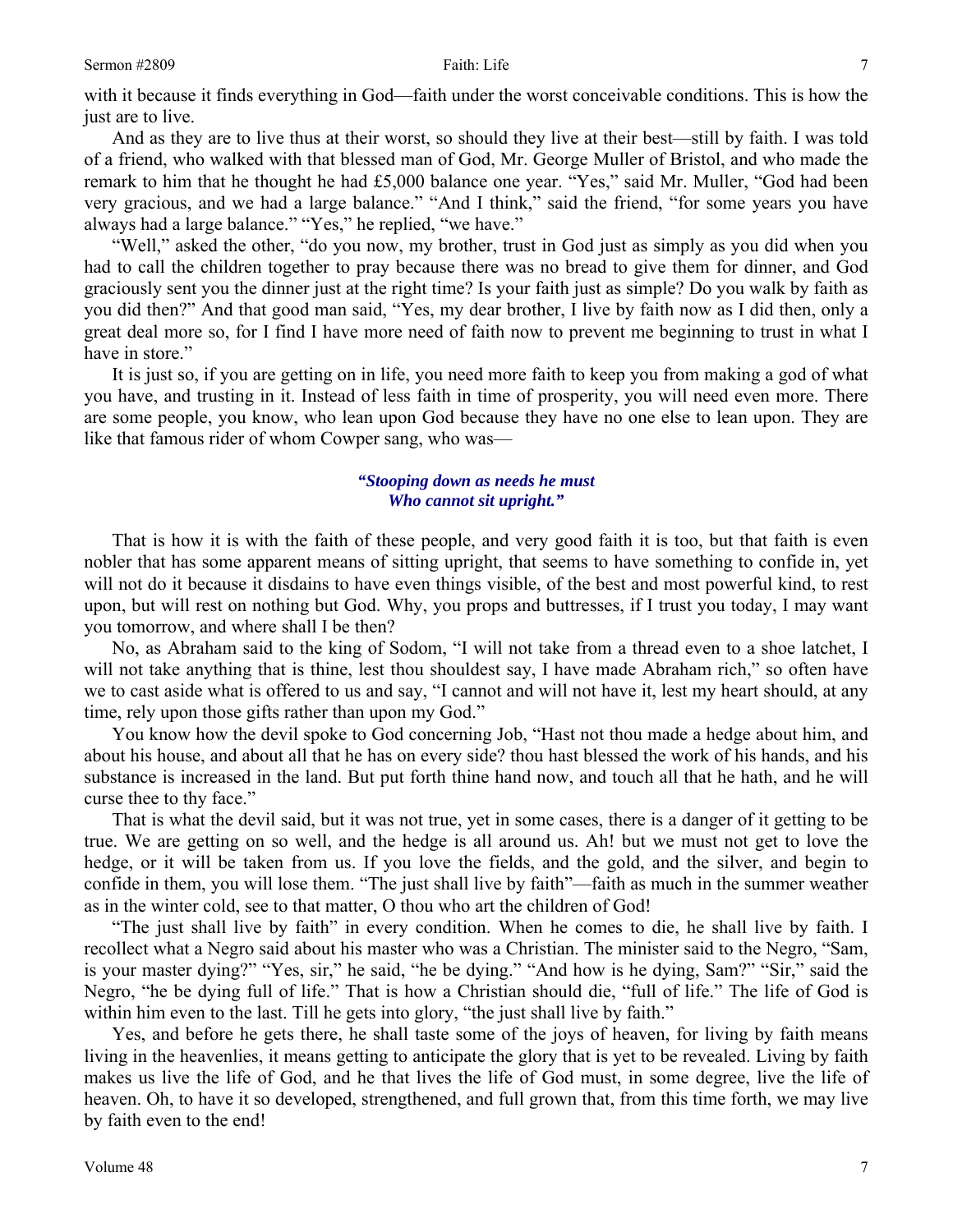The Lord bless you, for Christ's sake! Amen.

# **EXPOSITION BY C. H. SPURGEON**

### *MATTHEW 22:1-14*

**Verses 1-3.** *And Jesus answered and spake unto them again by parables, and said, The kingdom of heaven is like unto a certain king, which made a marriage for his son, and sent forth his servants to call them that were bidden to the wedding: and they would not come.* 

Observe, that it was a king who made this wedding feast, therefore, to refuse to come to it when the command implied great honor to those who were bidden, was as distinct an insult as could very well be perpetrated against both the king and his son. "They would not come." Had the one who invited them been only an ordinary person, it might not have been their duty to come, and they might even have been justified in their refusal. But this was a king, who sent his servants to summon the guests to the marriage of his son, and I bid you to take notice that the Gospel marriage feast, to which you are invited, is the feast, not only of a king, but of the King of kings, your Creator, and your God, and in refusing to come, in obedience to His command, you commit an overt act of rebellion against His divine Majesty.

The king "sent forth his servants to call them that were bidden to the wedding: and they would not come." They were bidden, yet they would not come, from whence I gather that those who think the invitations of the Gospel are to be restricted to certain characters, because they say it is useless to invite others, "do err, not knowing the Scriptures." What have we to do with the apparent uselessness of what we are commanded to do? It is our duty to give the invitation according as our King directs us, but it is not our business to decide whether that invitation will be accepted or rejected. In this case, we know what happened, "They would not come."

**4.** *Again, he sent forth other servants,—* 

Perhaps, in the kindness of his heart, he thought that the first servants, whom he sent, were somewhat offensive in their manner, and that, therefore, the guests would not come, just as it may be that some of you will never receive the Gospel from one minister, for you have a prejudice against his way of putting it, so the Lord may, in the greatness of His mercy, send you His Word by the mouth of another. I am quite sure that any of us, who are the King's servants, would be very glad for somebody else to take our place if he could succeed better with you than we can. This king, in his wisdom and kindness, "sent forth other servants,"—

**4-6.** *Saying, Tell them which are bidden, Behold, I have prepared my dinner: my oxen and my fatlings are killed, and all things are ready: come unto the marriage. But they made light of it, and went their ways, one to his farm, another to his merchandise: and the remnant took his servants, and entreated them spitefully, and slew them.* 

The great majority of those who heard the invitation, "made light of it," and still is this the habit of the bulk of mankind, and even of many whom I am now addressing. Any day will do for you to think about Christ, so you seem to fancy. He may have your leavings, when it shall come to the last, you think that you can send for a minister to come and pray with you, and that then all will be well.

You make light of it—you make light of present mercy, of immediate reconciliation to God, you make light of the love and grace of God, and of the precious blood of Jesus. Take heed what you are doing, for the great King in heaven regards this as high treason against Himself, He looks upon it as a presumptuous attempt to lower His infinite majesty in the eyes of men. When a king has killed his oxen and fatlings for his son's wedding feast, and there is nobody to eat the provision, then is it a dishonor to him, and if it were possible for the Gospel provisions to be universally rejected, God would be dishonored.

There are some, however, who go further than merely making light of the invitation, "the remnant" who would, if they could, maltreat and slay the messengers of mercy, and as they cannot, nowadays, kill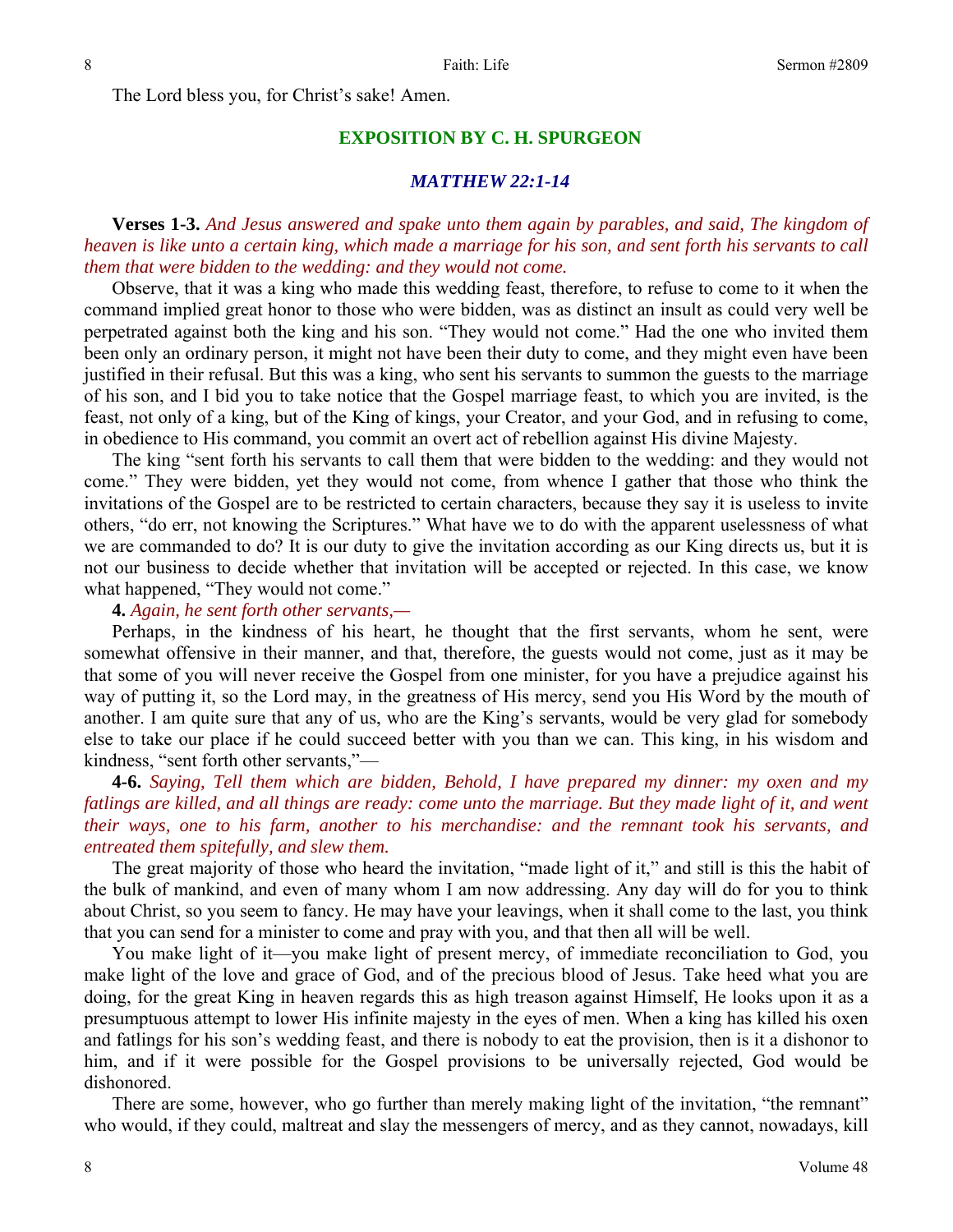their bodies, they try to slay their reputations. Any slander which they have heard, or any lie which they have invented, will do to tell in order to make the minister of Christ of less repute than he deserves to be.

**7-10.** *But when the king heard thereof, he was wroth: and he sent forth his armies, and destroyed those murderers, and burned up their city. Then saith he to his servants, The wedding is ready, but they which were bidden were not worthy. Go ye therefore into the highways, and as many as ye shall find, bid to the marriage. So those servants went out into the highways, and gathered together all as many as they found, both bad and good: and the wedding was furnished with guests.* 

This is the glorious rule of the Gospel still. Those who were first bidden to the great wedding feast were the Jews, they would not come, and therefore, Jerusalem was destroyed. Now the Gospel is preached to all nations, and all sorts of people in all nations, yet the same sinful rejection of the invitation is constantly being repeated.

You, who hear the Gospel from Sunday to Sunday, are bidden by it to come to the great supper, and as some of you will not come, God, in His infinite mercy, is sending His Gospel to the poorest and the vilest of mankind. Many of them do come, and thus the Lord provokes you to jealousy by a people who were not a people, and astonishes you as you find that many come from the East, and from the West, and from the North, and from the South, and sit down in the kingdom of God, while you, who reckoned yourselves to be the children of the kingdom, because you have long been privileged to hear the Gospel, shall be cast out.

The king's servants "gathered together all as many as they found, both bad and good." The best gathering into the visible church is sure to be a mixture, there will be some coming into it who should not be there.

### **11.** *And when the king came in to see the guests,—*

For whom he had provided sumptuous garments suitable for the wedding—for as we provide what is supposed to be appropriate array for mourners at a funeral, so in the East they provide, on a much larger scale, suitable apparel for wedding guests.

## **11.** *He saw there a man which had not on a wedding garment:*

He might have had one, for it was provided. The fact that he had not one was as great an insult to the king as a refusal of his invitation would have been. He was not bound to provide himself with a wedding garment, he could not have done it, for he was probably one of those swept up out of the highways. But there it hung, and he was requested to put it on, but he refused, and he had the impertinence to sit there without the indispensable wedding garment. If he could not show his contempt for the king in one way, he would do so in another, and he dared, in the midst of the wedding feasters, to defy the authority of the king, and to refuse to do honor to the newly married prince.

**12.** *And he saith unto him, Friend, how camest thou in hither not having a wedding garment? And he was speechless.* 

He could give no reply, the king's presence awed him into silence.

**13.** *Then said the king to the servants, Bind him hand and foot, and take him away, and cast him into outer darkness; there shall be weeping and gnashing of teeth.* 

You may manage to get into the church even though you are not converted, but if you are not trusting in Christ, you are not saved, and your false profession will only make your destruction the more terrible. Woe unto us unless we are found wearing the righteousness of Christ—unless our lives are made holy by the gracious influence of His blessed Spirit! These are the wedding garments which we are to wear. If we have them not, our presence at the festival will not avail us in the great testing time that is coming.

### **14.** *For many are called, but few are chosen.*

All who hear the Gospel are called, but the call does not come with equal power to every heart. And with some, the power with which it comes is not that which saves, it only convinces the intellect, so that an outward homage is paid to the Word, and the inward obedience of the soul is not rendered to the